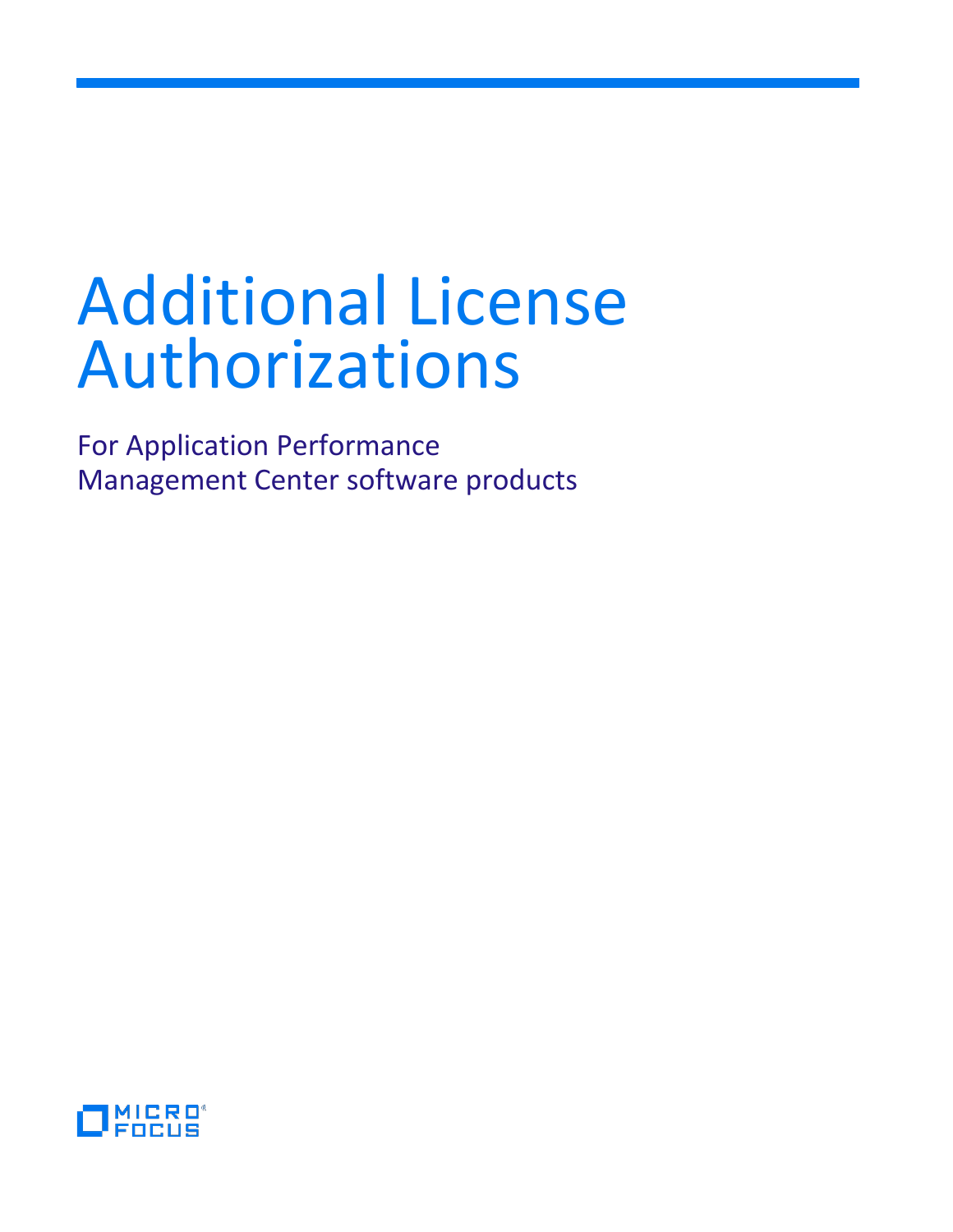# **Products and suites covered**

| <b>Products</b>                                                                                                                    | E-LTU or E-<br>Media available * | <b>Perpetual License</b><br>Non-production<br>use category ** | <b>Term License</b><br>Non-production<br>use category (if<br>available) |
|------------------------------------------------------------------------------------------------------------------------------------|----------------------------------|---------------------------------------------------------------|-------------------------------------------------------------------------|
| BAC Application Management 360 (previously called HPE BAC<br><b>Application Management 360)</b>                                    | Yes                              | Class 1                                                       | Class 3                                                                 |
| BAC Application Management 360 with SLM (previously called HPE BAC<br>Application Management 360 with SLM)                         | Yes                              | Class 1                                                       | Class 3                                                                 |
| BSM Application Performance Management 360 (previously called HPE<br><b>BSM Application Performance Management 360)</b>            | Yes                              | Class 1                                                       | Class 3                                                                 |
| BSM Application Performance Management 360 Advanced (previously<br>called HPE BSM Application Performance Management 360 Advanced) | Yes                              | Class 1                                                       | Class 3                                                                 |
| BSM Diagnostics, BAC Diagnostics (previously called HPE BSM<br>Diagnostics, HPE BAC Diagnostics)                                   | Yes                              | Class 1                                                       | Class 3                                                                 |
| Business Process Monitor (previously called HPE Business Process<br>Monitor)                                                       | Yes                              | Class 1                                                       | Class 3                                                                 |
| Business Process Monitor Premium Edition (previously called HPE<br><b>Business Process Monitor Premium Edition)</b>                | Yes                              | Class 1                                                       | Class 3                                                                 |
| Business Process Monitor Ultimate Edition (previously called HPE<br><b>Business Process Monitor Ultimate Edition)</b>              | Yes                              | Class 1                                                       | Class 3                                                                 |
| Business Service Level Management (previously called HPE Business<br>Service Level Management)                                     | Yes                              | Class 1                                                       | Class 3                                                                 |
| Diagnostics Premium Edition (previously called HPE Diagnostics Premium<br>Edition)                                                 | Yes                              | Class 1                                                       | Class 3                                                                 |
| Diagnostics Ultimate Edition (previously called HPE Diagnostics Ultimate<br>Edition)                                               | Yes                              | Class 1                                                       | Class 3                                                                 |
| End User Management (previously called HPE End User Management)                                                                    | Yes                              | Class 1                                                       | Class 3                                                                 |
| Real User Monitor (previously called HPE Real User Monitor)                                                                        | Yes                              | Class 1                                                       | Class 3                                                                 |
| Real User Monitor Premium Edition (previously called HPE Real User<br><b>Monitor Premium Edition)</b>                              | Yes                              | Class 1                                                       | Class 3                                                                 |
| Real User Monitor Ultimate Edition (previously called HPE Real User<br><b>Monitor Ultimate Edition)</b>                            | Yes                              | Class 1                                                       | Class 3                                                                 |
| SiteScope (previously called HPE SiteScope)                                                                                        | Yes                              | Class 1                                                       | Class 3                                                                 |
| SiteScope Premium Edition (previously called HPE SiteScope Premium<br>Edition)                                                     | Yes                              | Class 1                                                       | Class 3                                                                 |
| SiteScope Ultimate Edition (previously called HPE SiteScope Ultimate<br>Edition)                                                   | Yes                              | Class 1                                                       | Class 3                                                                 |
| System Availability Management (previously called HPE System<br><b>Availability Management)</b>                                    | Yes                              | Class 1                                                       | Class 3                                                                 |

\* \* Any product sold as E-LTU or E-Media shall be delivered electronically regardless of any contrary designation in a purchase order. \*\* Non-production use rights, if any, can be found at **[software.microfocus.com/legal/software-licensing](https://software.microfocus.com/legal/software-licensing)**.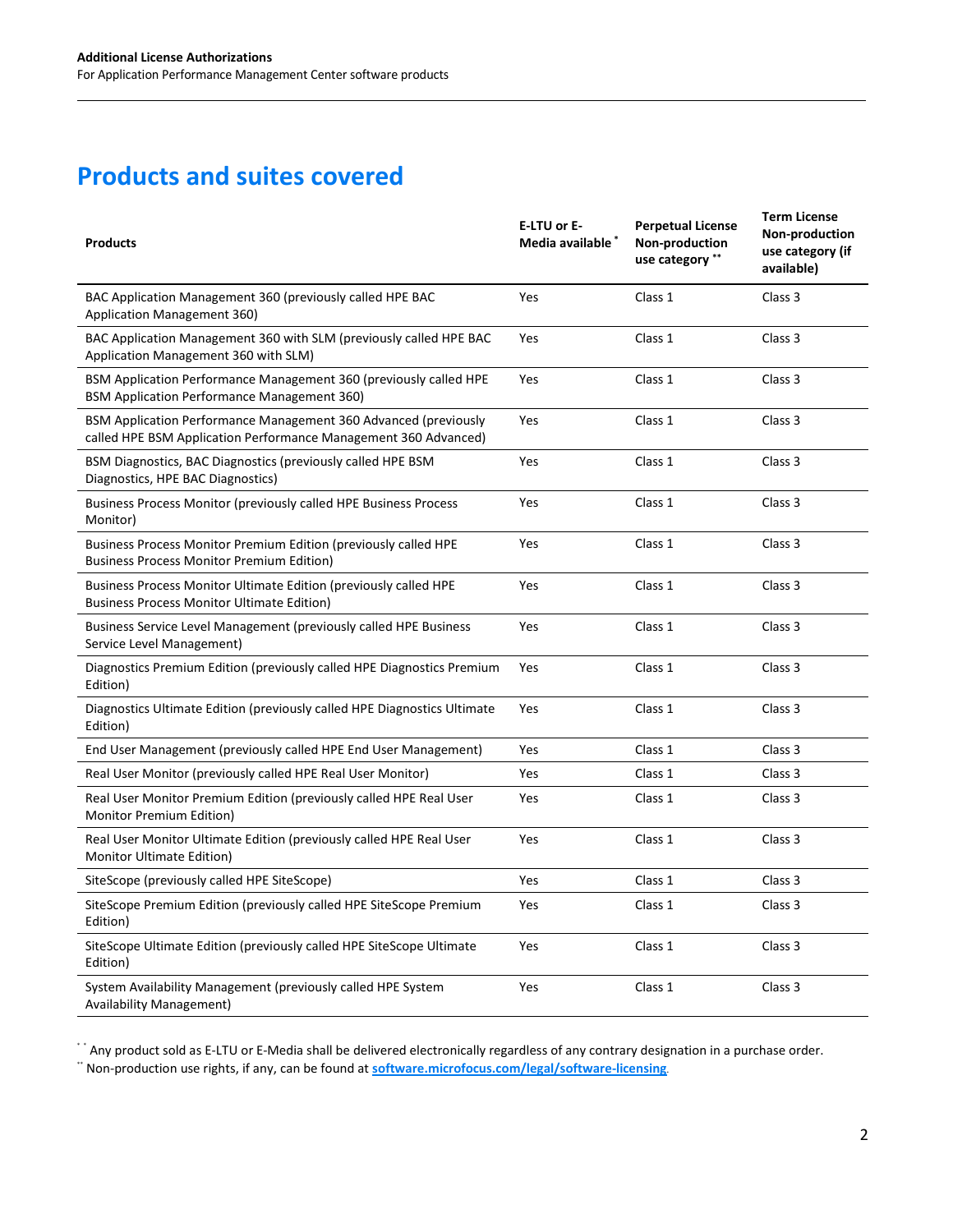# **Definitions**

Capitalized terms not otherwise defined in this ALA document are defined in the governing agreement.

| Term                       | <b>Definition</b>                                                                                                                                                                                                                                                                                                                                                                                                                                     |
|----------------------------|-------------------------------------------------------------------------------------------------------------------------------------------------------------------------------------------------------------------------------------------------------------------------------------------------------------------------------------------------------------------------------------------------------------------------------------------------------|
| Application Instance or    | Means a monitored environment running an instance of an application                                                                                                                                                                                                                                                                                                                                                                                   |
| Applnstance                | ■ For .NET based application, Applnstance is one windows process that runs .NET (one worker<br>processes).                                                                                                                                                                                                                                                                                                                                            |
|                            | ■ For Citrix, Applnstance is any monitored XenApp, XenServer, XenDesktop, Web Interface, License<br>Server, Provisioning Services, or Secure Gateway hosted on one hostname.                                                                                                                                                                                                                                                                          |
|                            | For DB2 databases, an AppInstance is one DB2 Database Instance as identified by a DB2 Instance User<br>٠<br>on a given system. For EMC Documentum, AppInstance is any monitored Content Server, Index<br>Server, xPlore Indexing Server, Web Based Applications (WebTop, DA, DAM), Web Content Publishing<br>Services (SCS, IDS), Distributed Content Services (BOCS, DMS), or Content Transformation Services<br>(DTS, ADTS) hosted on one hostname. |
|                            | • For Java based applications, AppInstance is one JVM.                                                                                                                                                                                                                                                                                                                                                                                                |
|                            | ■ For Microsoft® Enterprise Servers (e.g., Exchange, Active Directory, Office Communications Server,<br>SharePoint, Biztalk, ISA etc.) AppInstance is any monitored installation of any of the Servers.                                                                                                                                                                                                                                               |
|                            | ■ For Microsoft SQL Server, Applnstance is one SQL Server service with its own port, logins and set of<br>system and user databases.                                                                                                                                                                                                                                                                                                                  |
|                            | ■ For an Oracle database, AppInstance is one SID (Oracle system ID) in a database environment,<br>including the RDBMS software, table structure, stored procedures and other functionality.                                                                                                                                                                                                                                                           |
|                            | For PeopleTools servers, an AppInstance is one of Application Server, Batch Server (Process<br>٠.<br>Scheduler), Database Server, Web Server.                                                                                                                                                                                                                                                                                                         |
|                            | For SAP NetWeaver ABAP stack, AppInstance is one Dialog or Central Instance. For NetWeaver Java<br>٠<br>stack, AppInstance is one JVM. Technically, for SAP NetWeaver AppInstance is the unique<br>combination of the hostname, System ID of the SAP system and System Number of the SAP system<br>(two-digit numeric value) to identify an instance.                                                                                                 |
|                            | For Siebel, AppInstance is one database instance, one application server or one web server. For Siebel<br>٠<br>CRM, AppInstance is any monitored Siebel application server, Gateway name server, web server with<br>Web Server Extension, Siebel Analytics, or Oracle Business Intelligence services hosted on one<br>hostname.                                                                                                                       |
|                            | ■ For Sybase and Informix Server, AppInstance is one Server with its own logins and set of system and<br>user databases.                                                                                                                                                                                                                                                                                                                              |
|                            | • For Tuxedo servers, Applnstance is one Tuxedo instance.                                                                                                                                                                                                                                                                                                                                                                                             |
|                            | For Web Application Servers, Applnstance is one Server that runs on a Java Virtual Machine (JVM) and<br>has its own configuration.                                                                                                                                                                                                                                                                                                                    |
|                            | ■ For WebSphere, WebLogic and JBoss Application Servers, an AppInstance is one JVM that can be<br>deployed standalone or clustered, and hosts and executes Java EE applications. For WMQ<br>AppInstance is one MQ Queue Manager instance.                                                                                                                                                                                                             |
|                            | ■ For WMQ AppInstance is one MQ Queue Manager instance. For CICS and IMS applications,<br>AppInstance is one CICS/IMS region that the monitored application (or part of it) is being hosted in.                                                                                                                                                                                                                                                       |
| <b>Application Monitor</b> | Means any discrete physical Instance of the monitored application, whether on the same or separate<br>servers within your infrastructure.                                                                                                                                                                                                                                                                                                             |
| <b>Application Server</b>  | Means software that executes business or application logic that is made available to a web server for<br>processing requests. Application Servers are typically J2EE application servers or .NET application servers.                                                                                                                                                                                                                                 |
| <b>BPM Targets</b>         | Means a script running on a given host that is used for monitoring an application. There can be more<br>than one transaction timer in a BPM Target.                                                                                                                                                                                                                                                                                                   |
| <b>BPM Transaction</b>     | Means monitored start and stop point step in a script that is used for calculating performance and<br>availability.                                                                                                                                                                                                                                                                                                                                   |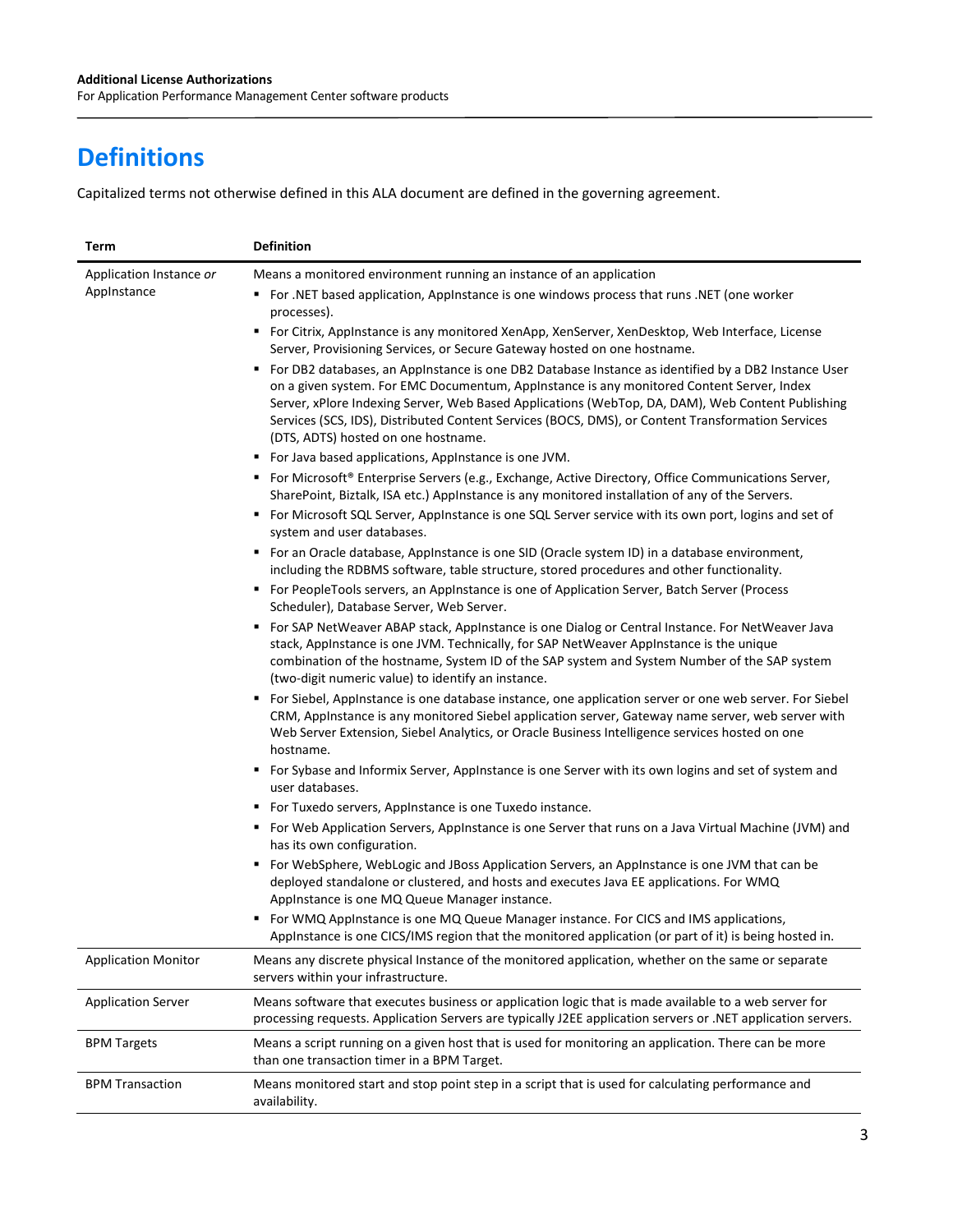#### **Additional License Authorizations**

 $\overline{\phantom{a}}$ 

For Application Performance Management Center software products

| Term                                               | <b>Definition</b>                                                                                                                                                                                                                                                                                                                                                                                                   |
|----------------------------------------------------|---------------------------------------------------------------------------------------------------------------------------------------------------------------------------------------------------------------------------------------------------------------------------------------------------------------------------------------------------------------------------------------------------------------------|
| Bundle or Bdl                                      | Means an offering which includes a Term LTU, Term Support and SaaS.                                                                                                                                                                                                                                                                                                                                                 |
| <b>Business Process</b>                            | Means the business workflow required to achieve a particular task or goal.                                                                                                                                                                                                                                                                                                                                          |
| Cold Standby System                                | Means a standby non-production system which is NOT up and running. If the production system breaks<br>down or needs to be brought out of service, you are required to switch on and start the Cold System<br>Standby in order to take over for the production system.                                                                                                                                               |
| Configuration Item or CI                           | Means a physical, logical or conceptual entity that is part of the environment, has configurable<br>attributes, and is important to the business.                                                                                                                                                                                                                                                                   |
| <b>CPU</b>                                         | Means a system that contains a single central processing unit with a single integrated circuit package<br>with a single discrete processing core.                                                                                                                                                                                                                                                                   |
| Development and Test<br>Systems                    | Means a non-production system to be used only for a) developing your add-on applications in order to<br>access the licensed software b) migration testing c) pre-production staging or (d) version<br>upgrades/configuration and transition purposes for Micro Focus testing products such as Quality Center,<br>Functional Testing, ServiceTest, LoadRunner and Performance Center (including Diagnostics module). |
| Device or Dev                                      | Means an addressable entity, physical or virtual, including but not limited to router, switch, bridge, hub,<br>server, PC, laptops, handheld device or printer that resides within the range defined for interrogation<br>and asset tracking.                                                                                                                                                                       |
| <b>Diagnostics Collectors</b>                      | Means an agent which monitors application components which are not part of the Application Server.<br>Such components include, but are not limited to SAP ABAP servers, Databases, VMware vCenter, IBM<br>WebSphere MQ, etc.                                                                                                                                                                                        |
| E-LTU and E-Media                                  | Means products which are electronically delivered only, and as such any references to FOB Destination<br>or delivery methods that are stated on Your purchase order other than electronic shall be null and void<br>with respect to these E-LTU or E-Media products.                                                                                                                                                |
| <b>Enterprise Application</b><br>Monitors          | Means SiteScope monitors which require an additional license and are not available in the SiteScope<br>product.                                                                                                                                                                                                                                                                                                     |
| Fail or Failover                                   | Means a backup operation that automatically switches the functions of a primary system to a standby<br>server if the primary system fails or is temporarily taken out of service.                                                                                                                                                                                                                                   |
| Foundation                                         | Means a single Instance of the core or primary components of a software application which enable its<br>basic functionality, and without which the additional modules available for the application are unable to<br>operate. Foundation software may be installed on one or multiple servers, depending on the specific<br>architecture required to enable the functioning of the single Instance.                 |
| <b>Hot Standby System</b>                          | Means a non-production system which is up and running, ready to take over from the production system<br>if the production system breaks down or needs to be taken out of service.                                                                                                                                                                                                                                   |
| Instance                                           | Is defined as each implementation of the application installed on a server.                                                                                                                                                                                                                                                                                                                                         |
| <b>Internal Use</b>                                | Means access and Use of the software for purposes of supporting your internal operations or functions.                                                                                                                                                                                                                                                                                                              |
| Location                                           | Means an end-point where a BPM Transaction can be run from. The same BPM Transaction is often run<br>from multiple locations such as different city or country office locations.                                                                                                                                                                                                                                    |
| LTU                                                | Means License To Use.                                                                                                                                                                                                                                                                                                                                                                                               |
| Monitored CPU                                      | Means a CPU operating on your network that is monitored by software.                                                                                                                                                                                                                                                                                                                                                |
| MSU or Million Service<br>Units                    | Is defined as a measurement of the amount of processing work a computer can perform in one hour.<br>MSU is mainly associated with IBM Mainframe computers.                                                                                                                                                                                                                                                          |
| Non-Production or NP                               | Means internal use which is limited to Use on a Development and Test Systems and Hot and Cold<br>Standby Systems. This NP license requires the previous purchase of the equivalent or greater production<br>licenses. Support for NP licenses is restricted to the period of and current status of the equivalent<br>production license.                                                                            |
| <b>Operating System</b><br>Instance or OS Instance | Means each implementation of the bootable program that can be installed onto a physical system or a<br>partition, such as system Virtual Machines, virtual environments, virtual private servers, containers,<br>guests and zones, within the physical system. A physical system can contain multiple Operating System                                                                                              |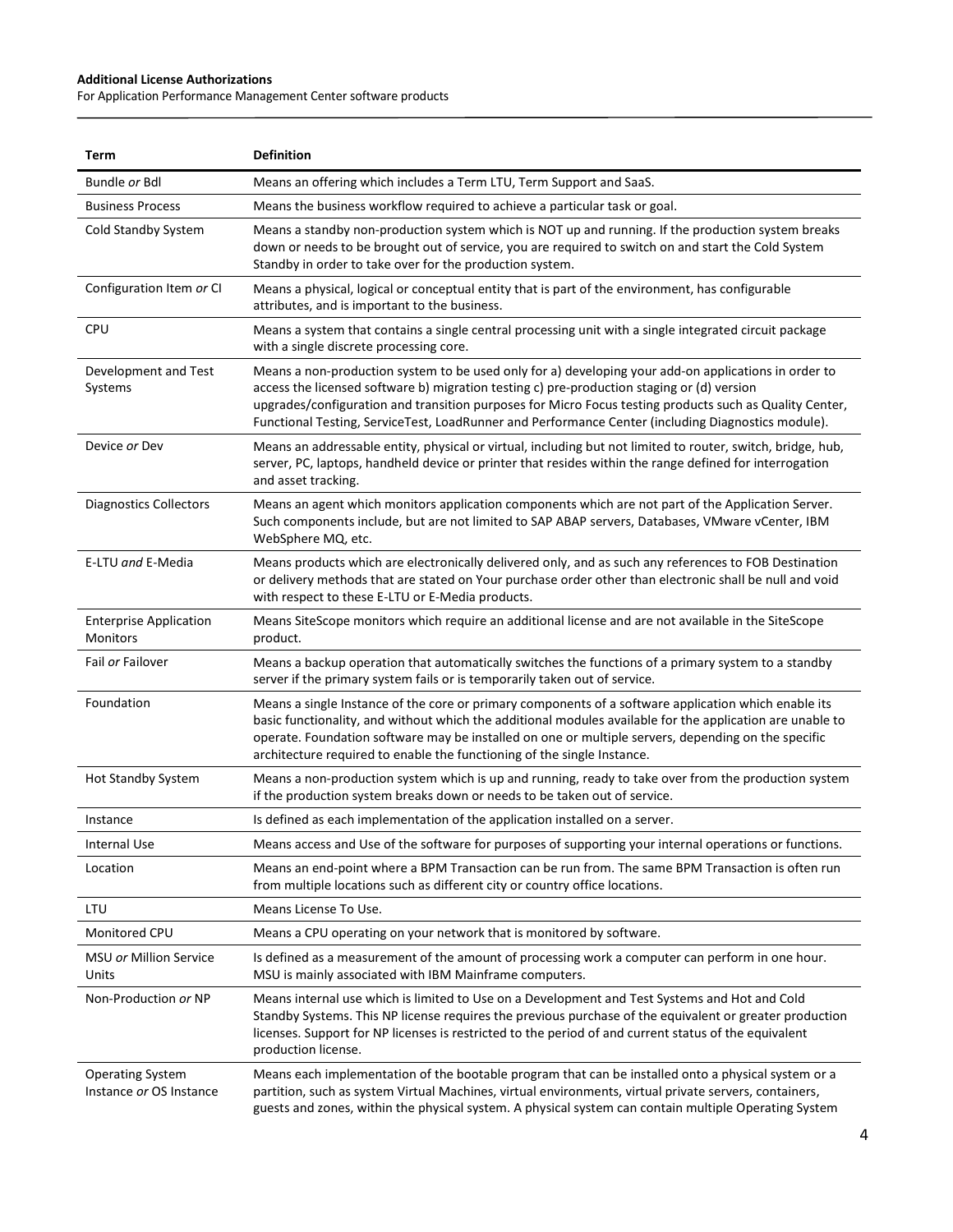#### **Additional License Authorizations**

 $\overline{\phantom{a}}$ 

For Application Performance Management Center software products

| Term                               | <b>Definition</b>                                                                                                                                                                                                                                                                                                                                                                                                                     |
|------------------------------------|---------------------------------------------------------------------------------------------------------------------------------------------------------------------------------------------------------------------------------------------------------------------------------------------------------------------------------------------------------------------------------------------------------------------------------------|
|                                    | Instances. A container means a system partition based on software rather than hardware. Guests means<br>a VM system running on a host system where the host runs its own complete OS Instance (as opposed to<br>a hypervisor), like VMware Workstation. Zone means Oracle/Sun Solaris specific nomenclature for a<br>software partition which can run a virtual OS instance including but not limited to Sparse, native, and<br>ipkg. |
| Points                             | Means the numerical tracking system representing the total number of metrics you are authorized to<br>execute.                                                                                                                                                                                                                                                                                                                        |
| <b>RUM Probe</b>                   | Means a computer running network collection for Real User Monitoring software.                                                                                                                                                                                                                                                                                                                                                        |
| <b>RUM Probe Capacity</b>          | Is defined as a measurement of the amount of network bandwidth that Real User Monitor can process.<br>RUM Probe Capacity is mainly determined as a factor of RUM Probe CPU, memory, bandwidth, defined<br>RUM Text Pattern Events, Snapshot on Event and protocol type.                                                                                                                                                               |
| <b>RUM Snapshot on Event</b>       | Is defined as a RUM SPI for Applications configuration item that is used for defining when a HTTP/S page<br>rendering capture is done.                                                                                                                                                                                                                                                                                                |
| <b>RUM Text Pattern Event</b>      | Is defined as a RUM SPI for Applications configuration item used for defining the text events to evaluate<br>against HTTP/S network traffic.                                                                                                                                                                                                                                                                                          |
| SaaS                               | Means Software as a Service which is a service which allows access to the software, support and related<br>professional services, as described in an order document, datasheet or a Statement of Work (SOW).                                                                                                                                                                                                                          |
| <b>Solution Template</b>           | Means a set of SiteScope monitor configurations with predefined thresholds for a given technology.<br>Solution Templates may include a password-protected best practices document.                                                                                                                                                                                                                                                    |
| Suite                              | Means two or more software products combined into a single license offering. The specific software<br>products included in a Suite are specified in the Software Specific License Terms below. Software<br>products included in a Suite are governed by the individual authorizations and use restrictions associated<br>with each software product.                                                                                  |
| Term License to Use or<br>Term LTU | Means a software license to use (LTU) which indicates in its license description that the license is valid for<br>a specific period of time such as One Month (1M), One Year (1Y) etc. Term LTU's are not perpetual<br>licenses.                                                                                                                                                                                                      |
| <b>Term Support</b>                | Means a fixed period support offering that is only valid during the time period of the associated Term<br>LTU.                                                                                                                                                                                                                                                                                                                        |
| Transaction or Txn                 | Means a series of distinct actions relevant for monitoring an IT service or process. It is represented and<br>stored in software as a single, unique measuring capability for a stated Key Performance Indicator (KPI).                                                                                                                                                                                                               |
| Unlimited or Unl                   | Means without restrictions in terms of number of systems, devices or media, depending on the context.                                                                                                                                                                                                                                                                                                                                 |
| <b>Unlimited Probes</b>            | Means without restrictions in terms of the number of probes utilized to monitor a single licensed<br>application configured as an application CI within the BSM Run-time Service Model.                                                                                                                                                                                                                                               |
| <b>Unlimited Transactions</b>      | Means without restrictions in terms of the number of Transactions utilized to monitor a single licensed<br>application configured as an application CI within the BSM Run-time Service Model.                                                                                                                                                                                                                                         |
| URL                                | Means the Uniform Resource Locator ("URL") for the page or file to be monitored.                                                                                                                                                                                                                                                                                                                                                      |
| Use                                | Means to install, store, load, execute and display once copy of the software.                                                                                                                                                                                                                                                                                                                                                         |
| Virtual Machine(s) or<br>VM(s)     | Means a computer that does not physically exist but is simulated by another computer.                                                                                                                                                                                                                                                                                                                                                 |
| Web Server                         | Means a computer running software that delivers web pages and other documents to browsers using the<br>HTTP protocol.                                                                                                                                                                                                                                                                                                                 |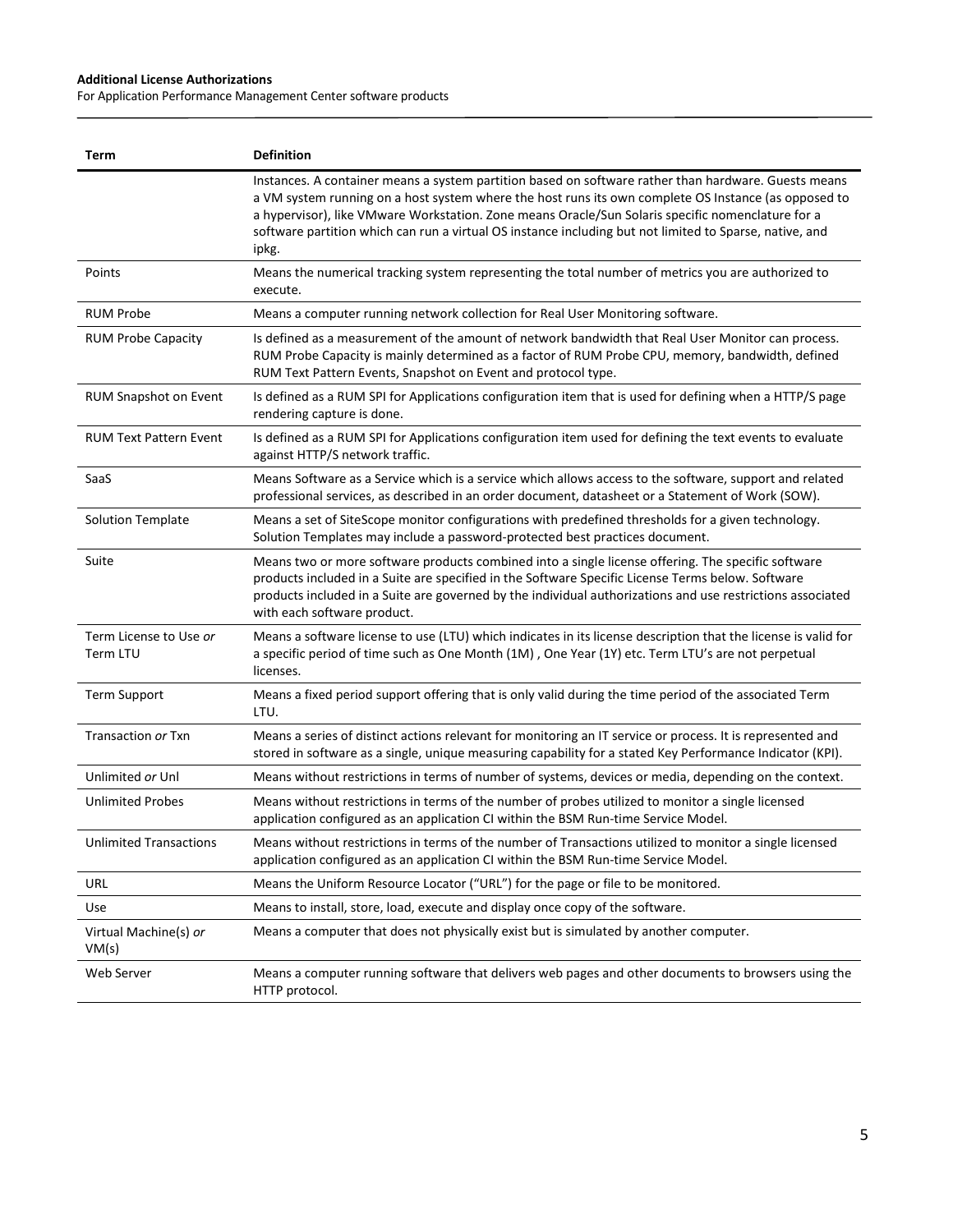# **Software specific license terms**

For software products with software specific license terms, these terms are described below. Software products covered by this ALA document (as listed above) and not covered in this section do not have software specific license terms.

In a virtualized environment, Business Availability Center CPU licensing depends upon how the CPUs are allocated. If the virtualized environment is running a shared environment where there is a specified physical limitation on the amount of all the CPU an application can use, then Business Availability Center licensing is based on that limited CPU number. If the virtualized environment is using a shared environment where there are no bounds on the CPUs, then licensing is for all of the CPUs for the system.

# **BSM Application Performance Management 360 (previously called HPE BSM Application Performance Management 360)**

BSM Application Performance Management 360 is licensed by Operating System Instance. BSM Application Performance Management 360 requires a license for each OS Instance which contains an Application Server of the licensed application. BSM Application Performance Management 360 also includes Diagnostics Collectors. BSM Application Performance Management 360 does not require a license for the OS Instances monitored by Diagnostics Collectors unless the number of OS Instances monitored by Diagnostics Collectors exceeds the number of licensed OS Instances. You are required to license additional OS Instances if this occurs.

BSM Application Performance Management 360 includes:

- BAC Business Process Monitor Transaction Unlimited Locations with Service Level Monitor (i.e. BAC Business Process Monitor and BAC Service Level Manager) for Unlimited Transactions.
- BAC Real User Monitor for Applications with Service Level Monitor per Probe Instance (i.e. Real User Monitor and Service Level Manager) for Unlimited Probes.
- **BSM Diagnostics for Composite Application OS Instance for the number of licensed BSM Application Performance** Management 360 OS Instances.
- **BSM Service Level Management for Diagnostics OS Instance for the number of licensed BSM Application Performance 360** OS Instances.

# **BSM Application Performance Management 360 Advanced (previously called HPE BSM Application Performance Management 360 Advanced)**

BSM Application Performance Management 360 Advanced is licensed by Operating System Instance. BSM Application Performance Management 360 Advanced requires a license for each OS Instance which contains an Application Server of the licensed application. BSM Application Performance Management 360 Advanced also includes Diagnostics Collectors. BSM Application Performance Management 360 Advanced does not require a license for the OS Instances monitored by Diagnostics Collectors unless the number of OS Instances monitored by Diagnostics Collectors exceeds the number of licensed OS Instances. You are required to license additional OS Instances if this occurs.

BSM Application Performance Management 360 Advanced includes:

- BAC Business Process Monitor Transaction Unlimited Locations with Service Level Monitor (i.e. BAC Business Process Monitor and BAC Service Level Manager) for Unlimited Transactions.
- BAC Real User Monitor for Applications with Service Level Monitor per Probe instance (i.e. Real User Monitor and Service Level Manager for Unlimited Probes.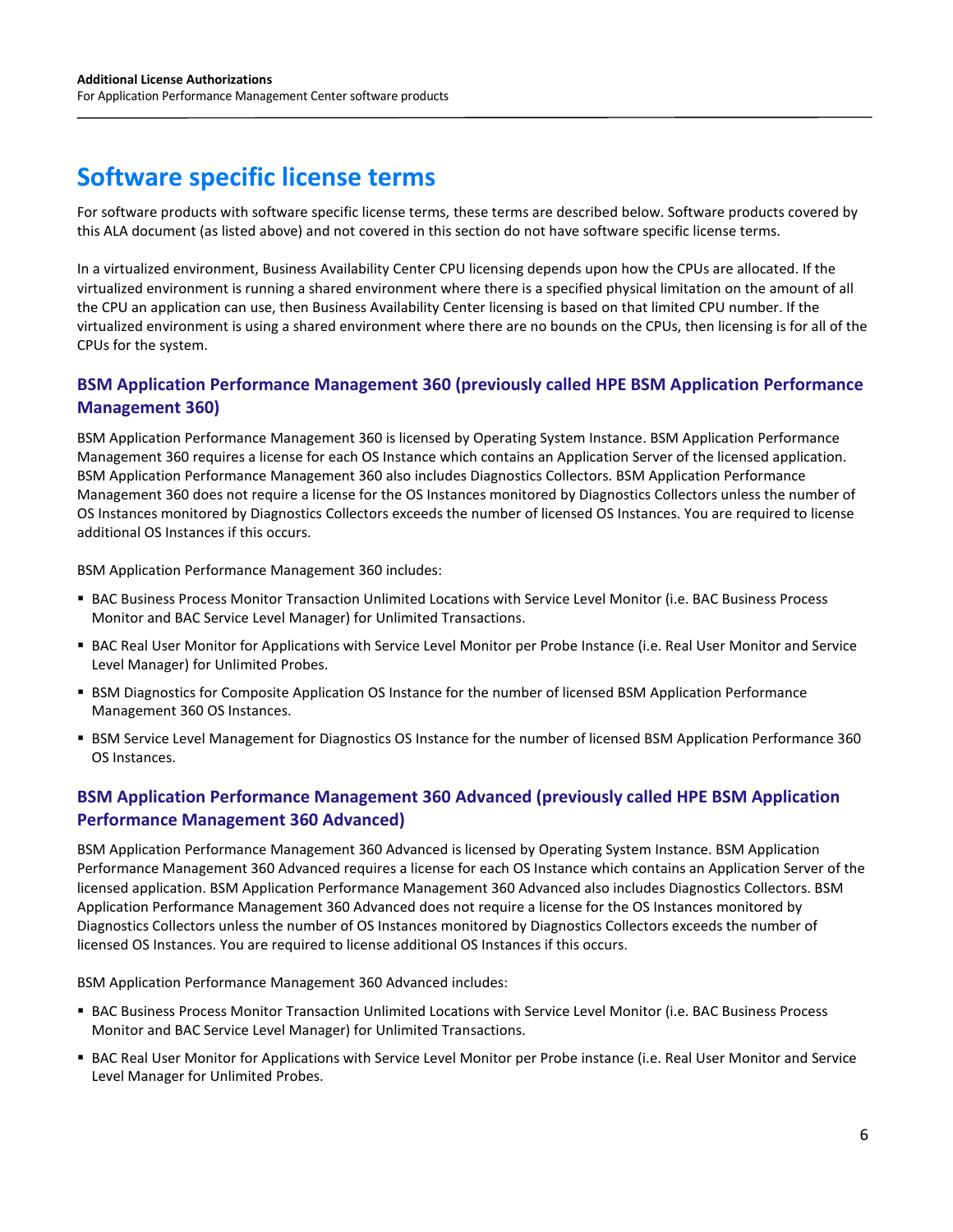- Unlimited Use of Service Health Analyzer for the licensed application (i.e. an application configured as an application CI within the BSM Run-time Service Model).
- **BSM Diagnostics for Composite Application OS Instance for the number of licensed Application Performance Management** 360 Advanced OS Instances.
- **BSM Service Level Management for Diagnostics OS Instance for the number of licensed Application Performance** Management 360 Advanced OS Instances.
- 15 SiteScope Points per licensed Application Performance Management 360 Advanced OS Instance.

# **BAC Application Management 360 with Service Level Management (previously called HPE BAC Application Management 360 with Service Level Management)**

BAC Application Management 360 with Service Level Management is licensed by Application Instances. BAC Application Management 360 with Service Level Management requires license for each monitored Application Instance which contains an Application Server of the licensed application. BAC Application Management 360 with Service Level Management also includes Diagnostics Collectors. BAC Application Management 360 with Service Level Management does not require a license for the Application Instances monitored by Diagnostics Collectors unless the number of Application Instances monitored by Diagnostic Collectors exceeds the number of licensed Application Instances. You are required to license additional Application Instances if this occurs.

- There is a minimum license quantity of 5 Application Instances per licensed application (i.e. an application that is a configured application CI within the BSM Run-time Service Model)
- This license is limited for J2EE and .NET applications only, and should not be applied to SAP, Siebel, MS Exchange, etc...

BAC Application Management 360 with Service Level Management includes:

- BAC Business Process Monitor Transaction Unlimited Locations Advanced with Service Level Management (i.e. BAC Business Process Monitor and BAC Service Level Manager) for Unlimited Transactions
- BAC Real User Monitor for Applications Advanced with Service Level Management (i.e. Real User Monitor and Service Level Manager) for the Unlimited Probes
- BAC Diagnostics for Composite Application Instance for the number of licensed BAC Application Management 360 with SLM Application Instances
- BAC Service Level Management for Diagnostics SW for the number of licensed BAC Application Management 360 with SLM Application Instances

## **BAC Application Management 360 (previously called HPE BAC Application Management 360)**

BAC Application Management 360 is licensed by Application Instance. BAC Application Management 360 requires license for each monitored Application Instance which contains an Application Server of the licensed application. BAC Application Management 360 also includes Diagnostics Collectors. BAC Application Management 360 does not require a license for the Application Instances monitored by Diagnostics Collectors unless the number of Application Instances monitored by Diagnostic Collectors exceeds the number of licensed Application Instances. You are required to license additional Application Instances if this occurs.

- There is a minimum license quantity of 4 Application Instances per licensed application (i.e. an application that is a configured application CI within the BSM Run-time Service Model).
- This license is limited for J2EE and .NET applications only, and should not be applied to SAP, Siebel, MS Exchange, etc...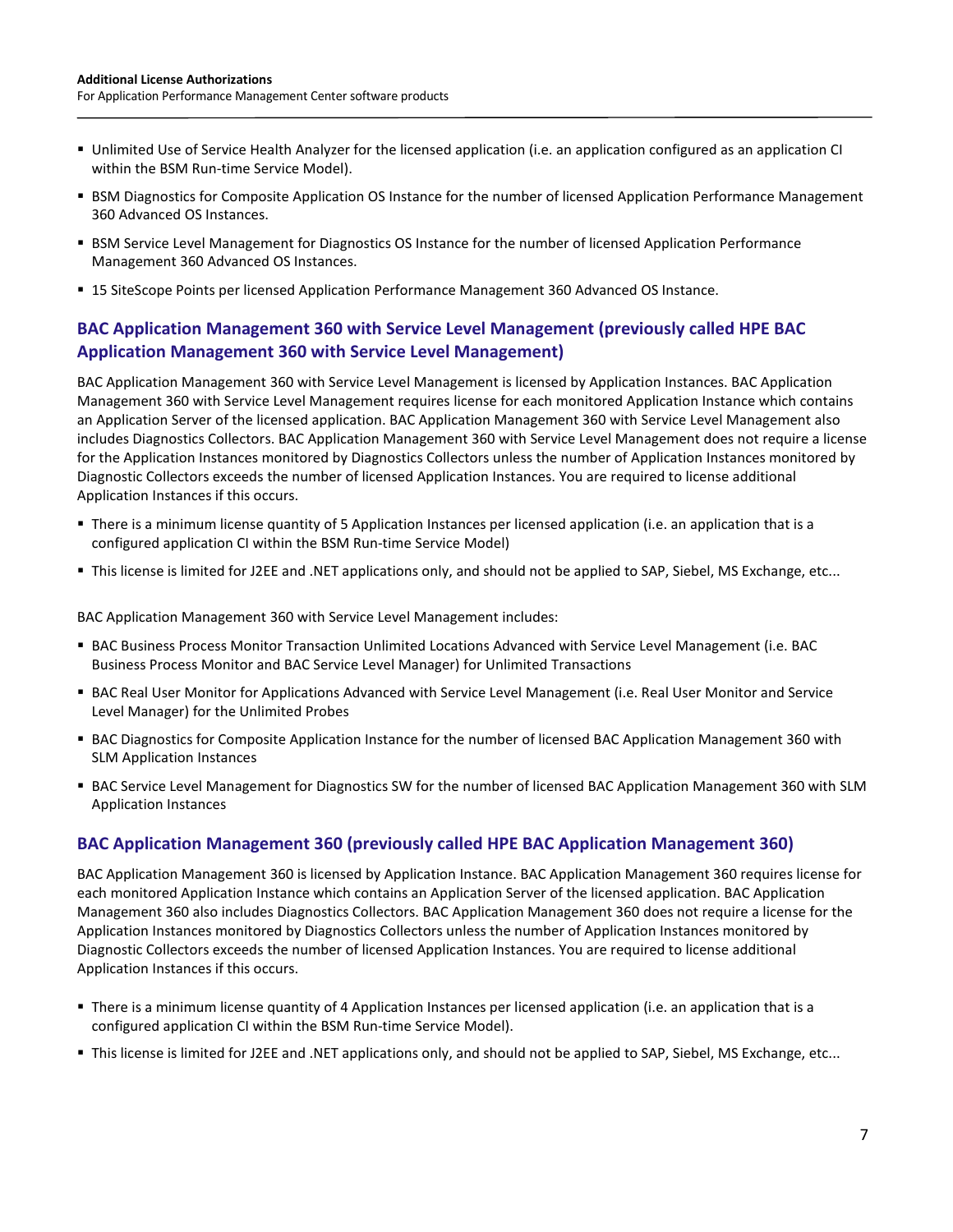BAC Application Management 360 includes:

- BAC Business Process Monitor Transaction with Unlimited Locations Advanced (i.e. BAC Business Process Monitor, BAC Service Level Manager and BAC Problem Isolation) for Unlimited Transactions.
- BAC Real User Monitor for Applications Advanced (i.e. Real User Monitor, Service Level Manager and BAC Problem Isolation SW) for Unlimited Probes.
- BAC Diagnostics for Composite Application Instance for the number of licensed BAC Application Management 360 Application Instances.
- BAC Service Level Management for Diagnostics SW for the number of licensed BAC Application Management 360 Application Instances.

# **BSM Diagnostics (previously called HPE BSM Diagnostics)**

BSM Diagnostics for Composite Applications OS Instance software is licensed by Operating System Instance and is only licensed to customers who purchased such licenses prior to December 1, 2013. BSM Diagnostics requires one license for each OS Instance which contains an Application Server. BSM Diagnostics also includes Diagnostics Collectors. BSM Diagnostics does not require a license for the OS Instances monitored by Diagnostics Collectors unless the number of OS Instances monitored by Diagnostic Collectors exceeds the number of licensed OS Instances. You are required to license additional OS Instances if this occurs.

### **BAC Diagnostics (previously called HPE BAC Diagnostics)**

BAC Diagnostics for Composite Application Instance software is licensed by Application Instance and is only licensed to customers who purchased such licenses prior to September 1, 2012. BSM Diagnostics requires one license for each Application Instance of an Application Server. BAC Diagnostics also includes Diagnostics Collectors. BAC Diagnostics does not require a license for the Application Instances monitored by Diagnostics Collectors unless the number of Application Instances monitored by Diagnostic Collectors exceeds the number of licensed Application Instances. You are required to license additional Application Instances if this occurs.

# **BSM Service Level Management for Diagnostics (previously called HPE BSM Service Level Management for Diagnostics)**

BSM Service Level Management for Diagnostics OS Instance is licensed by Operating System Instance. BSM Service Level Management for Diagnostics Operating System Instance requires one license for each OS Instance which contains an Application Server. BSM Service Level Management for Diagnostics Operating System Instance does not require a license for monitoring the OS Instances monitored by Diagnostics Collectors unless the number of OS Instances monitored by Diagnostics Collectors exceeds the number of licensed OS Instances. You are required to license additional OS Instances if this occurs.

## **BAC Service Level Management for Diagnostics (previously called HPE BAC Service Level Management for Diagnostics)**

BAC Service Level Management for Diagnostics Application Instance is licensed by Application Instance. BAC Service Level Management for Diagnostics Application Instance does not require a license for monitoring the Application Instances monitored by Diagnostics Collectors unless the number of Application Instances monitored by Diagnostic Collectors exceeds the number of licensed Application Instances. You are required to license additional Application Instances if this occurs.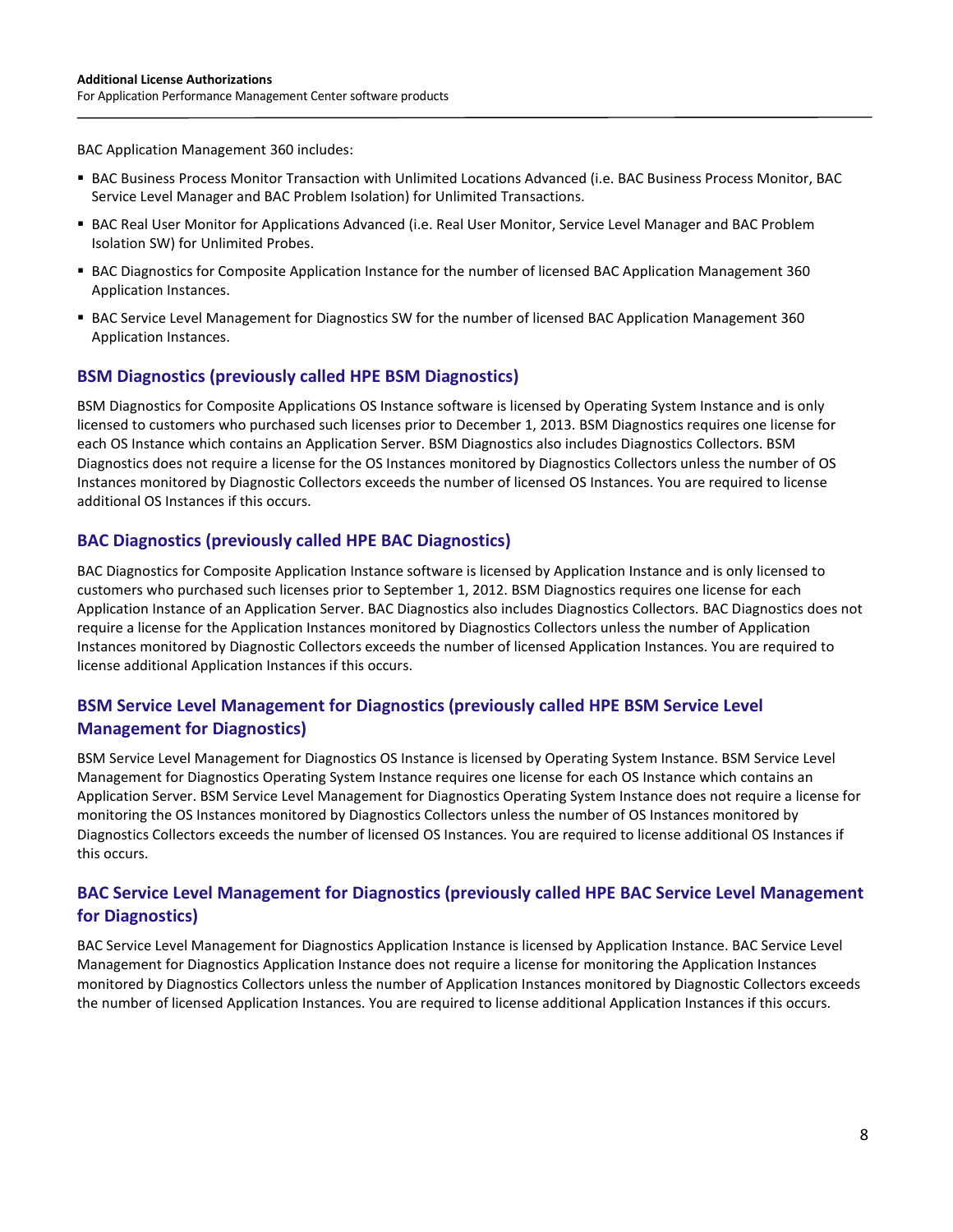# **BSM Service Level Management for TransactionVision (previously called HPE BSM Service Level Management for TransactionVision)**

BSM Service Level Management for TransactionVision is licensed by Operating System Instance. BSM TransactionVision requires one license for each OS Instance which contains Application Server. Additionally, BSM TransactionVision requires one for each OS Instance which contains the following monitored components:

- **Each OS Instance containing application components monitored by WMQ Agents**
- Each OS Instance of a DataPower appliance where a domain is being monitored by the DataPower Agent
- **Each OS Instance containing a Tuxedo Server monitored by the Tuxedo Agent**
- Each OS Instance where TMF is being monitored by the NonStop TMF Agent
- Each z/OS CICS Region
- **Each z/OS WMQ Queue Manager**
- Each z/OS IMS Region
- Each OS Instance running application components monitored by custom developed agents which generate TV user events or utilize the TV Generic Event API to generate TV events

# **BAC Service Level Management for TransactionVision (previously called HPE BAC Service Level Management for TransactionVision)**

BAC Service Level Management for TransactionVision Application Instance is licensed by Application Instance.

# **Business Process Monitor, Business Process Monitor Premium Edition, Business Process Monitor Ultimate Edition (previously called HPE Business Process Monitor, HPE Business Process Monitor Premium Edition, HPE Business Process Monitor Ultimate Edition)**

Business Process Monitor, Business Process Monitor Premium Edition and Business Process Monitor Ultimate Edition are licensed by Transaction.

The Transaction Unlimited Locations license does not limit the number of BPM Locations the Transaction can be monitored from. The Transaction Single Locations license does limit the number of BPM Locations a BPM Transaction can be monitored to one BPM Location per Business Process Monitor Single Transaction Location license.

As of December 2013, Business Process Monitor is offered in the following editions:

- **Premium Edition includes one Transaction for either a single Location or for Unlimited Locations.**
- Ultimate Edition includes one Transaction, Service Level Management for Business Process Monitor and limited Service Health Analyzer for Business Process Monitor. Limited Service Health Analyzer for Business Process Monitor provides access to Service Health Analyzer functionality for Business process Monitor data only.

The Business Process Monitor Transaction Unlimited Locations Advanced component is only licensed to customers who purchased such licenses prior to December 1, 2013 and includes one license for Business Process Monitor Transaction Unlimited Locations, one Service Level Management for Business Process Monitor Unlimited Locations and one Problem Isolation for Business Process Monitor for Unlimited Locations.

The Business Process Monitor Transaction Unlimited Locations Advanced with Service Level Management component is only licensed to customers who purchased such licenses prior to December 1, 2013 and includes one license for Business Process Monitor Transaction Unlimited Locations and one Service Level Management for Business Process Monitor Unlimited Locations.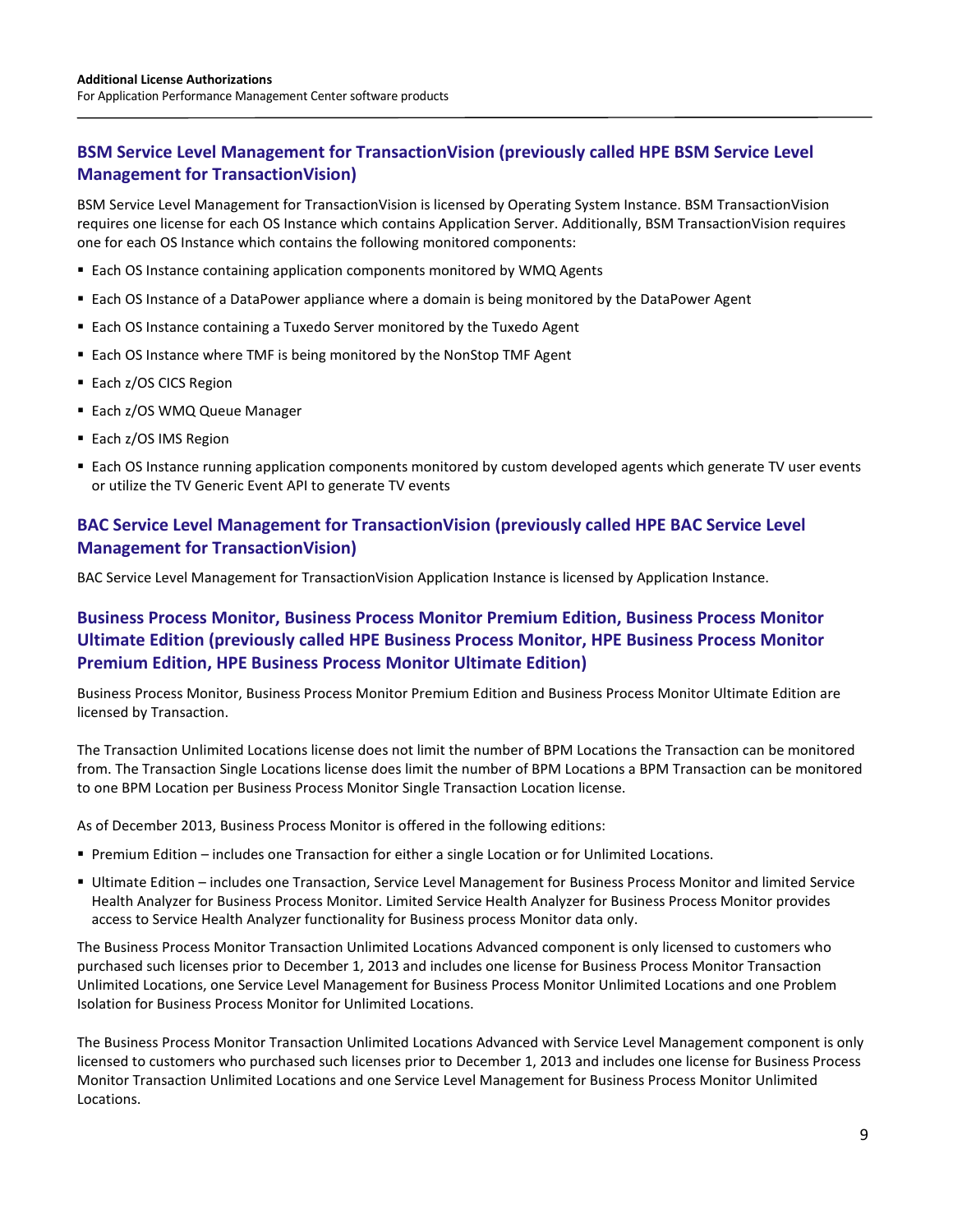# **Diagnostics Premium Edition and Diagnostics Ultimate Edition (previously called HPE Diagnostics Premium Edition and HPE Diagnostics Ultimate Edition)**

Diagnostics is licensed by Operating System Instance. Diagnostics requires one license for each OS Instance which contains an Application Server. Diagnostics also includes Diagnostics Collectors. Diagnostics does not require a license for the OS Instances monitored by Diagnostics Collectors unless the number of OS Instances monitored by Diagnostic Collectors exceeds the number of licensed OS Instances. You are required to license additional OS Instances if this occurs.

As of December 2013, Diagnostics is offered in the following editions:

- **Premium Edition includes one OS Instance.**
- Ultimate Edition includes one OS Instance, Service Level Management for Diagnostics and limited Service Health Analyzer for Diagnostics. Limited Service Health Analyzer for Diagnostics provides access to Service Health Analyzer functionality for Diagnostics data only.

# **Real User Monitor, Real User Monitor Premium Edition, Real User Monitor Ultimate Edition (previously called HPE Real User Monitor, HPE Real User Monitor Premium Edition, HPE Real User Monitor Ultimate Edition)**

Real User Monitor, Real User Monitor Premium Edition and Real User Monitor Ultimate Edition are licensed by Probe. The RUM Probe includes basic TCP/IP monitoring capabilities. This probe is designed for a system with 2 CPUs with 2 cores each, and 4 gigabytes of RAM. The maximum capacity for this probe is 800 megabits per second of TCP traffic. The configured capacity for the Real User Monitor SPI for Applications monitoring HTTP using a RUM Probe, with 10 RUM Text Pattern Events and RUM Snapshot on Event configured is 55 megabits per second. For HTTP/S with the same configuration 45 megabits per second is the expected maximum capacity limit. Real User Monitor SPI for Applications requires a Real User Monitor Probe license for each Real User Monitor SPI for Applications. The capacity of the Real User Monitor SPI for Applications is limited by the type of Real User Monitor Probe used with the selected Real User Monitor SPI for Applications user defined configuration.

As of December 2013, Real User Monitor is offered in the following editions:

- **Premium Edition includes one Probe and Real User Monitor SPI for Applications.**
- Ultimate Edition includes one Probe, Real User Monitor SPI for Applications Service Level Management for Real User Monitor and limited Service Health Analyzer for Real User Monitor. Limited Service Health Analyzer for Real User Monitor provides access to Service Health analyzer functionality for Real user Monitor data only.

Real User Monitor Applications Advanced is only licensed to customers who purchased such licenses prior to December 1, 2013 and includes one license each for Real User Monitor Probe, Real User Monitor SPI for Applications, Service Level Management for Real User Monitor SPI for Applications, and Problem Isolation for Real User Monitor SPI for Applications.

Real User Monitor Applications Advanced with Service Level Management is only licensed to customers who purchased such licenses prior to December 1, 2013 and includes one license each for Real User Monitor Probe, Real User Monitor SPI for Applications and Service Level Management for Real User Monitor SPI for Applications.

# **SiteScope, SiteScope Premium Edition and SiteScope Ultimate Edition (previously called HPE SiteScope, HPE SiteScope Premium Edition and HPE SiteScope Ultimate Edition)**

SiteScope Points license is limited to use on one SiteScope server only. SiteScope licensed for load testing purposes shall be used only for the testing function originally licensed. You must have a separate license in order to use SiteScope for production monitoring. SiteScope Enterprise Application Monitors and Solution Templates can be used on multiple SiteScope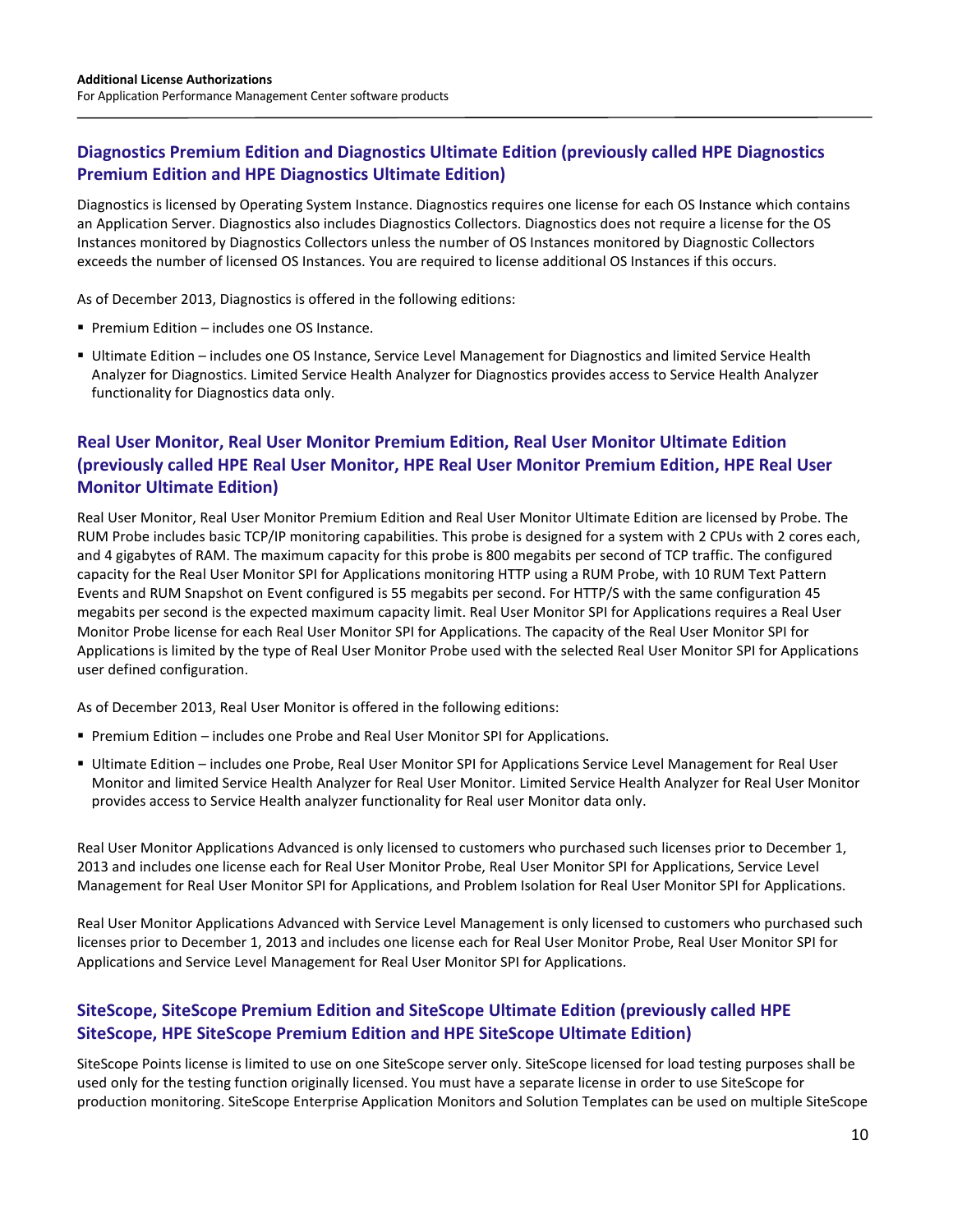servers when located in the same physical site. Enterprise Application Monitors include the following optional monitors: Com+, Web Script, WebSphere. MQ and EMS. Enterprise Application Monitors and Solution Templates do consume SiteScope Points but do NOT include SiteScope licenses. You must have a separate license for SiteScope.

Integration monitors (also known as EMS monitors) are an exception and do NOT consume SiteScope Points but rather require licensing of BAC- SAM Upg/EMS Point for each configuration item (CI) which is reported to BAC via the monitors. Operations Manager and Service Manager Integration monitors do not require "BAC- SAM Upg/EMS" Points.

SiteScope Premium Edition and SiteScope Ultimate Edition are licensed by Operating System Instance, URL, and Transaction. Licenses for these editions cannot be mixed within a single Instance of SiteScope.

As of November 2014, SiteScope is offered in the following editions:

- **Premium Edition** 
	- Operating System Instance license includes System Availability Management, all SiteScope Solution Templates, and SiteScope Application Monitors for COM+ and WebSphere MQ.
	- URL license includes monitors of the following type: URL, URL Content, URL List, URL Sequence, Web Service, Link Check, XML Metrics, where each URL or URL step is counted as a single unit.
	- Transaction license includes the SiteScope WebScript Application Monitor (note: as with previous versions of SiteScope, SiteScope WebScript Application Monitor metrics cannot be integrated with Business Service Management).
- **Ultimate Edition** 
	- Operating System Instance license includes all components of SiteScope Premium Edition plus Service Level Management for System Availability Management and limited Service Health Analyzer for System Availability Management. Limited Service Health Analyzer for System Availability Management provides access to Service Health Analyzer functionality for System Availability Management data only.
	- URL license includes all components of the SiteScope Premium Edition plus Service Level Management for System Availability Management and limited Service Health Analyzer for System Availability Management. Limited Service Health Analyzer for System Availability Management provides access to Service Health Analyzer functionality for System Availability Management data only.